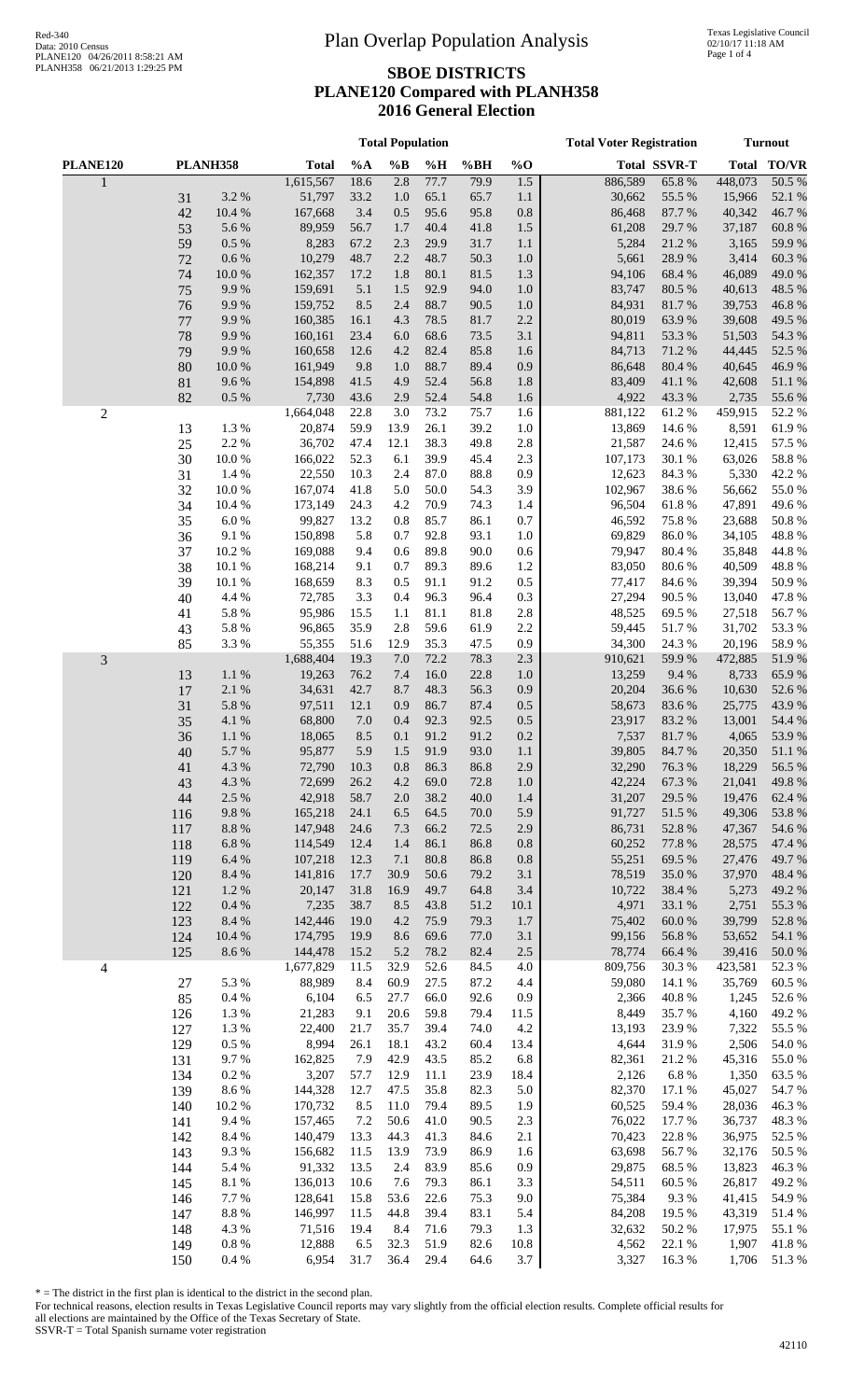#### **SBOE DISTRICTS PLANE120 Compared with PLANH358 2016 General Election**

**Total Population Total Voter Registration Turnout**

| PLANE120       |        | PLANH358  | <b>Total</b> | %A   | $\%B$ | %H   | %BH  | $%$ <sup>0</sup> |           | <b>Total SSVR-T</b> | <b>Total</b> | <b>TO/VR</b> |
|----------------|--------|-----------|--------------|------|-------|------|------|------------------|-----------|---------------------|--------------|--------------|
| $\overline{5}$ |        |           | 1,689,618    | 55.5 | 6.6   | 34.1 | 40.1 | 4.4              | 1,248,519 | 20.8%               | 808,649      | 64.8%        |
|                | 17     | 2.3 %     | 38,066       | 44.2 | 7.5   | 47.1 | 53.9 | 1.8              | 22,533    | 33.3 %              | 12,294       | 54.6 %       |
|                | 44     | 7.8 %     | 131,533      | 54.8 | 7.4   | 35.6 | 42.4 | 2.8              | 93,537    | 24.0 %              | 58,127       | 62.1 %       |
|                | 45     | 9.9%      | 167,604      | 59.9 | 4.0   | 34.2 | 37.6 | $2.5\,$          | 129,631   | 21.8 %              | 79,405       | 61.3%        |
|                | 46     | 4.2 %     | 70,806       | 24.9 | 29.6  | 44.5 | 72.8 | 2.3              | 46,712    | 16.7%               | 27,439       | 58.7%        |
|                | 47     | 4.5 %     | 75,680       | 69.9 | 2.8   | 19.0 | 21.4 | 8.6              | 60,037    | 12.5 %              | 42,672       | 71.1 %       |
|                | 48     | 7.9%      | 133,746      | 63.2 | 4.5   | 26.3 | 30.3 | 6.6              | 100,023   | 16.3%               | 68,460       | 68.4%        |
|                | 49     | $6.0\ \%$ | 101,763      | 68.1 | 3.6   | 18.3 | 21.6 | 10.3             | 97,025    | 11.2%               | 63,126       | 65.1 %       |
|                | 51     | 10.4 %    | 175,709      | 25.0 | 10.4  | 62.7 | 72.0 | 3.0              | 98,838    | 34.9%               | 54,727       | 55.4 %       |
|                | 53     | 4.3 %     | 72,938       | 77.1 | 1.7   | 19.6 | 21.0 | 1.9              | 52,755    | 10.5 %              | 35,990       | 68.2%        |
|                |        | $0.4~\%$  | 6,131        | 67.4 | 3.5   | 28.0 | 31.2 |                  | 3,776     | 16.6%               | 2,357        | 62.4 %       |
|                | 59     |           | 166,719      |      |       |      |      | 1.3              |           |                     | 96,946       |              |
|                | 73     | 9.9%      |              | 73.5 | 1.5   | 23.3 | 24.5 | 1.9              | 140,416   | 13.8%               |              | 69.0%        |
|                | 116    | $0.4~\%$  | 6,245        | 41.3 | 6.7   | 42.2 | 48.0 | 10.6             | 3,680     | $36.0\;\%$          | 1,990        | 54.1 %       |
|                | 117    | 1.2%      | 20,744       | 49.4 | 5.0   | 41.7 | 46.0 | 4.6              | 17,939    | 32.9%               | 12,206       | 68.0%        |
|                | 118    | $3.0\ \%$ | 49,887       | 49.6 | 8.6   | 38.8 | 46.4 | 4.0              | 32,729    | 27.9%               | 19,787       | 60.5 %       |
|                | 119    | $3.1~\%$  | 52,763       | 44.2 | 16.2  | 37.0 | 51.8 | 4.0              | 36,115    | 25.6 %              | 20,714       | 57.4 %       |
|                | 120    | $2.0\ \%$ | 33,316       | 50.3 | 14.9  | 30.6 | 44.3 | 5.4              | 19,935    | 22.6 %              | 11,885       | 59.6%        |
|                | 121    | 9.2%      | 154,720      | 58.1 | 5.5   | 32.6 | 37.5 | 4.4              | 111,143   | 22.9 %              | 74,794       | 67.3 %       |
|                | 122    | 9.9%      | 167,949      | 60.6 | 3.9   | 29.6 | 33.1 | 6.4              | 137,709   | 21.0%               | 97,152       | 70.5 %       |
|                | 123    | $2.0\ \%$ | 33,228       | 43.3 | 6.0   | 47.9 | 53.2 | $3.5$            | 21,394    | 33.1 %              | 13,773       | 64.4 %       |
|                | 125    | 1.8 %     | 30,071       | 45.6 | 5.3   | 44.1 | 48.8 | 5.6              | 22,592    | 35.5 %              | 14,805       | 65.5 %       |
| 6              |        |           | 1,682,301    | 44.6 | 12.5  | 32.6 | 44.4 | 11.0             | 984,198   | 15.4 %              | 620,128      | 63.0%        |
|                | 126    | $8.8\ \%$ | 147,973      | 48.3 | 14.6  | 26.2 | 40.1 | 11.6             | 93,114    | 14.8%               | 57,928       | 62.2%        |
|                | 130    | 9.9%      | 166,832      | 65.6 | 8.2   | 19.1 | 26.9 | 7.5              | 117,709   | 11.9%               | 78,870       | 67.0%        |
|                | 131    | $0.7~\%$  | 12,402       | 4.0  | 31.2  | 59.6 | 89.0 | 7.0              | 3,478     | 24.3 %              | 1,389        | 39.9%        |
|                | 132    | 2.5 %     | 42,391       | 60.7 | 7.8   | 22.2 | 29.6 | 9.7              | 26,617    | 13.7 %              | 16,693       | 62.7%        |
|                | 133    | 10.2%     | 171,401      | 62.8 | 9.5   | 16.0 | 25.0 | 12.2             | 111,943   | 7.9%                | 76,800       | 68.6%        |
|                | 134    | 10.2%     | 171,214      | 69.0 | 5.1   | 14.2 | 19.0 | 11.9             | 128,362   | 7.9%                | 90,280       | 70.3%        |
|                | 135    | 8.6%      | 144,224      | 44.5 | 14.4  | 28.9 | 42.6 | 12.9             | 84,763    | 18.1 %              | 52,185       | 61.6%        |
|                | 137    | 10.2%     | 171,079      | 16.0 | 18.9  | 55.7 | 73.4 | 10.6             | 54,599    | 20.7%               | 27,582       | 50.5 %       |
|                |        |           |              |      |       |      |      |                  |           | 22.8 %              | 51,277       |              |
|                | 138    | 10.1 %    | 170,006      | 34.9 | 9.6   | 46.0 | 54.8 | 10.4             | 85,330    |                     |              | 60.1%        |
|                | 139    | 1.9%      | 31,405       | 19.5 | 15.8  | 59.0 | 73.8 | 6.7              | 14,679    | 37.9%               | 7,865        | 53.6%        |
|                | 145    | $0.3~\%$  | 5,593        | 51.1 | 5.5   | 40.4 | 45.5 | 3.5              | 4,526     | 22.2 %              | 3,084        | 68.1 %       |
|                | 146    | 2.7%      | 45,844       | 18.0 | 18.8  | 54.6 | 72.2 | 9.8              | 15,395    | 22.7 %              | 7,971        | 51.8%        |
|                | 147    | 1.7%      | 28,876       | 68.0 | 5.5   | 19.2 | 24.4 | 7.6              | 23,943    | 9.9%                | 15,735       | 65.7%        |
|                | 148    | 5.9%      | 99,295       | 29.0 | 6.1   | 62.7 | 68.1 | 2.9              | 49,967    | 30.2%               | 30,947       | 61.9%        |
|                | 149    | 9.4%      | 157,814      | 18.8 | 25.7  | 35.4 | 60.0 | 21.2             | 80,758    | 19.4 %              | 42,196       | 52.2 %       |
|                | 150    | 6.9%      | 115,952      | 61.2 | 10.2  | 21.1 | 30.9 | 7.9              | 89,015    | 12.7%               | 59,326       | 66.6%        |
| 7              |        |           | 1,685,861    | 54.6 | 16.7  | 20.0 | 36.3 | 9.2              | 1,119,129 | 12.0 %              | 692,608      | 61.9%        |
|                | 9      | 0.6 %     | 10,834       | 87.5 | 7.8   | 3.2  | 10.9 | 1.5              | 7,707     | 1.8%                | 4,645        | 60.3%        |
|                | 18     | 4.5 %     | 75,643       | 69.2 | 11.4  | 18.0 | 29.2 | 1.7              | 43,674    | $8.4\ \%$           | 24,456       | 56.0%        |
|                | 19     | 7.5 %     | 126,556      | 81.7 | 11.9  | 5.0  | 16.8 | 1.5              | 84,839    | 2.6 %               | 49,964       | 58.9%        |
|                | 21     | $10.2~\%$ | 172,180      | 77.1 | 8.5   | 11.1 | 19.4 | $3.5$            | 111,168   | 6.8%                | 69,658       | 62.7 %       |
|                | 22     | $9.6\,\%$ | 161,930      | 29.4 | 49.4  | 17.6 | 66.4 | 4.1              | 91,104    | 6.7%                | 51,508       | 56.5 %       |
|                | 23     | 9.7%      | 163,720      | 51.5 | 20.1  | 26.0 | 45.4 | 3.1              | 113,555   | 15.3 %              | 64,171       | 56.5 %       |
|                | 24     | 9.6%      | 162,685      | 69.6 | 7.7   | 18.0 | 25.3 | 5.1              | 121,752   | 11.3%               | 78,094       | 64.1 %       |
|                | 25     | 8.2 %     | 137,466      | 56.6 | 12.1  | 29.7 | 41.2 | $2.2\,$          | 79,434    | 18.5 %              | 46,614       | 58.7%        |
|                | 26     | 9.5 %     | 160,091      | 44.3 | 12.2  | 16.4 | 28.2 | 27.5             | 106,349   | 11.2%               | 69,541       | 65.4%        |
|                | $27\,$ | 4.2 %     | 71,095       | 36.8 | 22.4  | 14.5 | 36.3 | 26.9             | 48,642    | 9.9%                | 32,424       | 66.7%        |
|                | 28     | 9.5%      | 160,373      | 46.6 | 15.0  | 22.0 | 36.4 | 17.0             | 124,662   | 12.9 %              | 84,581       | 67.8%        |
|                | 29     | 10.4 %    | 175,700      | 50.6 | 13.5  | 26.1 | 39.1 | 10.3             | 117,211   | 17.0%               | 74,576       | 63.6%        |
|                | 57     | $0.5\ \%$ | 8,865        | 69.7 | 23.2  | 6.0  | 29.2 | 1.1              | 6,180     | 2.2 %               | 3,579        | 57.9%        |
|                | 85     | 5.9%      | 98,723       | 32.5 | 15.6  | 39.1 | 53.9 | 13.6             | 62,852    | 25.2 %              | 38,797       | 61.7%        |
| $\,8$          |        |           | 1,682,598    | 58.8 | 10.8  | 26.1 | 36.4 | 4.8              | 1,049,871 | 14.3 %              | 655,143      | 62.4 %       |
|                | 3      | 7.2 %     | 121,750      | 72.1 | 3.1   | 22.4 | 25.2 | 2.6              | 81,857    | 10.2%               | 52,416       | 64.0%        |
|                |        |           |              | 73.6 |       |      |      |                  |           | 9.2%                | 16,038       |              |
|                | 12     | 1.9%      | 31,664       |      | 6.2   | 17.7 | 23.7 | 2.7              | 22,753    |                     |              | 70.5 %       |
|                | 13     | 1.6 %     | 26,604       | 60.6 | 17.1  | 21.2 | 38.0 | 1.3              | 15,729    | 10.3%               | 9,764        | 62.1 %       |
|                | 14     | 9.7%      | 163,187      | 56.3 | 12.7  | 24.4 | 36.6 | 7.1              | 84,016    | 14.6 %              | 52,405       | 62.4 %       |
|                | 15     | 9.9%      | 167,349      | 74.9 | 4.7   | 15.2 | 19.6 | 5.5              | 125,156   | 8.3%                | 85,527       | 68.3%        |
|                | 16     | 9.9%      | 166,647      | 66.9 | 6.1   | 25.2 | 30.9 | 2.2              | 105,214   | 10.3%               | 67,961       | 64.6 %       |
|                | 18     | 5.6%      | 94,245       | 63.5 | 19.8  | 15.1 | 34.6 | 1.9              | 50,089    | 7.4 %               | 30,408       | 60.7%        |
|                | 19     | 2.7%      | 45,413       | 72.3 | 12.0  | 13.1 | 24.9 | 2.8              | 38,537    | 4.8%                | 20,026       | 52.0%        |
|                | 57     | 2.3 %     | 38,317       | 69.5 | 20.2  | 9.1  | 29.1 | 1.4              | 24,737    | 3.5 %               | 14,318       | 57.9%        |
|                | 127    | 8.4 %     | 141,583      | 67.9 | 10.8  | 17.5 | 27.9 | $4.2\,$          | 102,251   | 12.2 %              | 67,192       | 65.7%        |
|                | 128    | 10.2%     | 172,221      | 58.2 | 9.9   | 29.2 | 38.7 | 3.1              | 100,388   | 19.6%               | 59,852       | 59.6%        |
|                | 129    | 9.8 %     | 165,133      | 57.1 | 9.0   | 22.1 | 30.6 | 12.3             | 106,873   | 14.3 %              | 67,752       | 63.4 %       |
|                | 130    | $0.5\ \%$ | 8,700        | 46.2 | 11.6  | 40.5 | 51.7 | 2.1              | 4,824     | 21.5 %              | 2,806        | 58.2%        |
|                | 132    | 7.8 %     | 130,582      | 36.7 | 16.7  | 40.8 | 56.5 | 6.8              | 85,884    | 23.5 %              | 52,724       | 61.4%        |
|                | 135    | 1.7%      | 28,198       | 21.9 | 25.4  | 47.1 | 71.0 | 7.1              | 14,413    | 26.0%               | 8,436        | 58.5 %       |
|                | 138    | $0.2~\%$  | 3,053        | 30.9 | 13.3  | 52.9 | 64.6 | 4.6              | 1,356     | 33.5 %              | 663          | 48.9%        |
|                | 141    | $0.5~\%$  | 9,033        | 30.2 | 22.1  | 44.7 | 66.1 | 3.7              | 3,783     | 20.0%               | 1,858        | 49.1 %       |
|                | 142    | 1.1 %     | 19,062       | 36.4 | 32.8  | 27.1 | 59.1 | 4.5              | 13,407    | 16.5 %              | 8,523        | 63.6%        |
|                |        |           |              |      |       |      |      |                  |           |                     |              |              |

\* = The district in the first plan is identical to the district in the second plan.

For technical reasons, election results in Texas Legislative Council reports may vary slightly from the official election results. Complete official results for all elections are maintained by the Office of the Texas Secretary of State.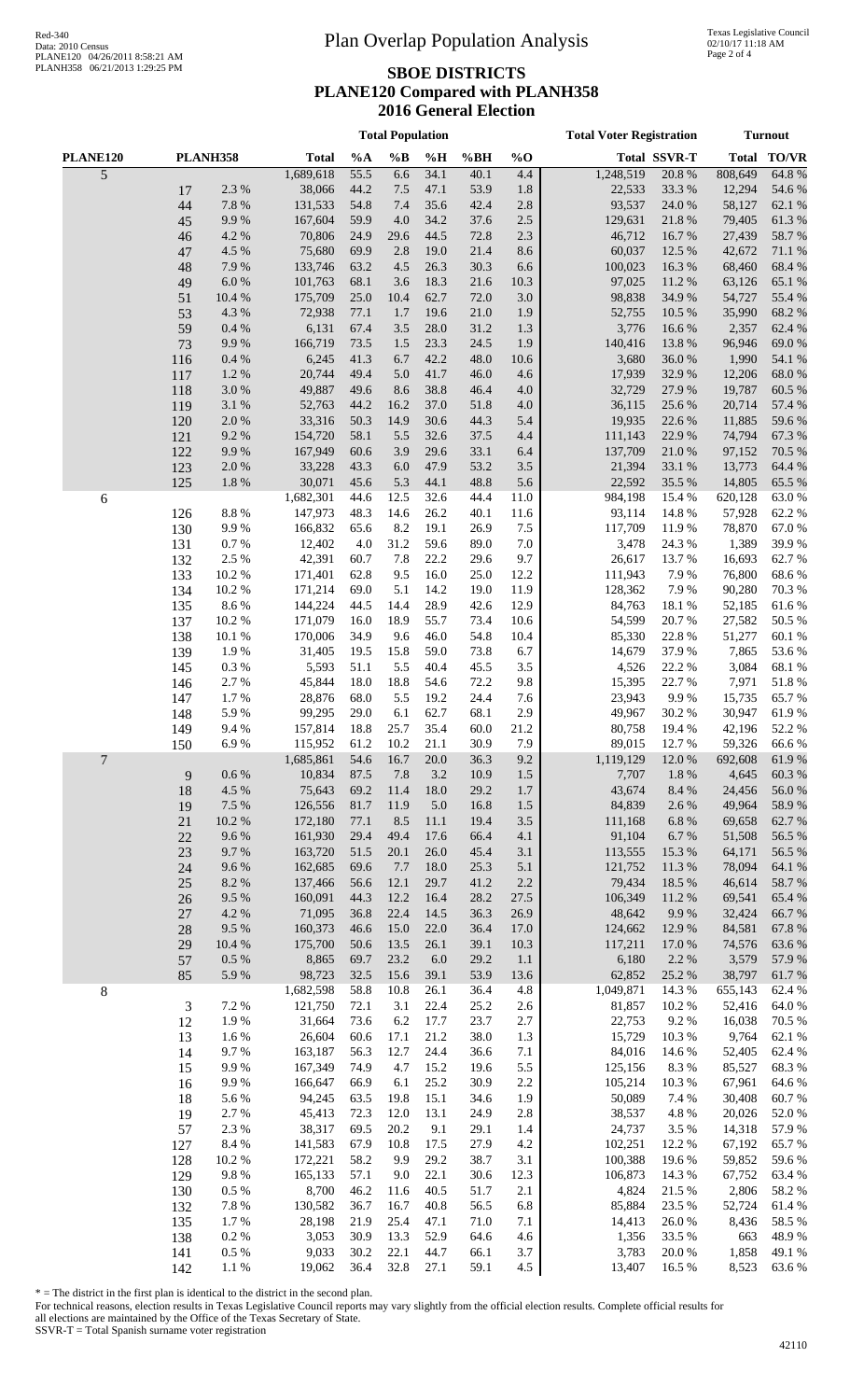#### **SBOE DISTRICTS PLANE120 Compared with PLANH358 2016 General Election**

**Total Population Total Voter Registration Turnout**

|          |                |                  |                    |              | <b>TOMIT OP</b>  | ,,,,,,,,,    |              |                  | Tom Tom Registration |                       |                  |                 |
|----------|----------------|------------------|--------------------|--------------|------------------|--------------|--------------|------------------|----------------------|-----------------------|------------------|-----------------|
| PLANE120 |                | <b>PLANH358</b>  | <b>Total</b>       | $\%A$        | $\%B$            | %H           | %BH          | $%$ O            |                      | <b>Total SSVR-T</b>   |                  | Total TO/VR     |
|          | 143            | 0.6 %            | 10,533             | 34.3         | $\overline{1.7}$ | 63.2         | 64.4         | $\overline{1.3}$ | 3,296                | 34.8%                 | 1,486            | 45.1%           |
|          | 144            | 4.2 %            | 70,527             | 29.9         | 6.1              | 63.4         | 68.7         | 1.4              | 28,582               | 45.6%                 | 13,741           | 48.1 %          |
|          | 145            | 1.4 %            | 22,968             | 39.1         | 4.6              | 53.7         | 57.6         | 3.3              | 9,675                | 36.9%                 | 5,351            | 55.3 %          |
|          | 150            | 2.7 %            | 45,829             | 44.9         | 21.5             | 29.8         | 50.4         | 4.7              | 27,051               | 18.5 %                | 15,896           | 58.8%           |
| 9        |                |                  | 1,711,047          | 69.7         | 14.3             | 14.0         | 28.1         | 2.2              | 1,073,252            | 5.6%                  | 661,609          | 61.6%           |
|          | $\mathbf{1}$   | 9.7%             | 165,823            | 70.8         | 20.1             | 6.9          | 26.7         | $2.5\,$          | 105,155              | 2.3 %                 | 63,019           | 59.9%           |
|          | $\mathbf{2}$   | 10.2%            | 173,869            | 78.2         | 7.0              | 12.6         | 19.4         | 2.4              | 110,986              | 5.3 %                 | 67,765           | 61.1%           |
|          | $\overline{4}$ | 9.8%             | 168,429            | 73.9         | 9.5              | 14.8         | 24.0         | $2.0\,$          | 109,620              | 7.3 %                 | 67,513           | 61.6%           |
|          | 5              | 9.4%             | 160,253            | 70.1         | 11.4             | 17.1         | 28.3         | 1.7              | 103,175              | 6.3 %                 | 64,117           | 62.1 %          |
|          | 6              | 9.4%             | 160,008            | 59.4         | 20.0             | 18.5         | 38.1         | $2.5\,$          | 101,124              | $7.0\ \%$             | 63,531           | 62.8%           |
|          | 7              | 9.4%             | 161,039            | 66.0         | 18.2             | 14.1         | 31.9         | 2.1              | 97,362               | 4.7%                  | 58,644           | 60.2%           |
|          | $\,8\,$        | 3.4 %            | 58,458             | 61.2         | 21.7             | 15.9         | 37.3         | $1.5$            | 28,096               | 6.3 %                 | 16,981           | 60.4 %          |
|          | 9              | 9.1 %            | 155,885            | 69.2         | 20.1             | 9.5          | 29.4         | $1.5$            | 103,258              | 3.1 %                 | 63,286           | 61.3%           |
|          | 10             | $0.8~\%$         | 13,453             | 83.9         | 5.5<br>17.8      | 8.8          | 14.2<br>34.9 | $1.8\,$          | 8,506                | $4.8~\%$              | 4,908            | 57.7 %          |
|          | 11<br>33       | 9.9%<br>4.6 %    | 168,699<br>78,337  | 63.3<br>74.1 | 6.3              | 17.5<br>15.9 | 22.0         | 1.7<br>3.9       | 93,786<br>57,404     | $6.4~\%$<br>$8.0\ \%$ | 58,922<br>40,244 | 62.8%<br>70.1 % |
|          | 57             | 5.1 %            | 86,771             | 63.3         | 15.6             | 19.8         | 35.0         | 1.7              | 51,649               | 10.1%                 | 30,246           | 58.6%           |
|          | 62             | 9.4%             | 160,023            | 79.3         | 6.9              | 10.7         | 17.4         | 3.3              | 103,131              | 4.3 %                 | 62,433           | 60.5%           |
| $10\,$   |                |                  | 1,613,000          | 58.1         | 12.8             | 24.2         | 36.2         | 5.8              | 1,077,412            | 12.2 %                | 680,504          | 63.2%           |
|          | 3              | 2.7%             | 43,205             | 44.6         | 25.7             | 29.0         | 54.1         | 1.4              | 31,131               | 11.8%                 | 17,092           | 54.9%           |
|          | $\,8$          | 1.2 %            | 19,816             | 68.9         | 16.6             | 13.6         | 29.9         | 1.2              | 11,997               | 4.3 %                 | 7,735            | 64.5 %          |
|          | 12             | 3.6 %            | 57,872             | 58.1         | 21.8             | 19.3         | 40.6         | 1.3              | 35,307               | 9.4%                  | 20,191           | 57.2 %          |
|          | 13             | 6.4 %            | 103,876            | 68.1         | 12.5             | 18.3         | 30.5         | 1.4              | 70,130               | 8.8 %                 | 45,538           | 64.9%           |
|          | 17             | 5.6%             | 90,783             | 58.6         | 9.2              | 30.7         | 39.4         | 1.9              | 55,409               | 15.5 %                | 35,446           | 64.0%           |
|          | 20             | 9.9%             | 159,816            | 74.1         | 4.1              | 20.3         | 24.0         | 1.9              | 118,375              | 9.3%                  | 82,280           | 69.5%           |
|          | 46             | 5.9%             | 95,604             | 28.2         | 16.6             | 49.2         | 64.7         | 7.2              | 48,510               | 22.3 %                | 27,484           | 56.7%           |
|          | 47             | 6.2%             | 99,634             | 79.4         | 1.8              | 10.7         | 12.3         | 8.3              | 86,970               | 5.9%                  | 61,865           | 71.1 %          |
|          | 48             | 2.4 %            | 39,262             | 78.0         | 2.7              | 11.0         | 13.4         | 8.6              | 31,516               | $6.8~\%$              | 22,579           | 71.6%           |
|          | 49             | 4.1 %            | 65,546             | 51.2         | 7.9              | 35.0         | 42.2         | 6.7              | 43,561               | 13.2 %                | 29,088           | 66.8%           |
|          | 50             | 10.3%            | 166,516            | 47.5         | 12.8             | 28.8         | 40.8         | 11.7             | 113,468              | 15.6 %                | 71,306           | 62.8%           |
|          | 52             | 10.3%            | 165,994            | 54.3         | 10.7             | 29.9         | 39.8         | 5.9              | 108,745              | 17.2 %                | 71,488           | 65.7%           |
|          | 54             | 9.2%             | 148,059            | 43.9         | 31.0             | 20.5         | 49.2         | 7.0              | 93,301               | 12.5 %                | 46,196           | 49.5 %          |
|          | 55             | 10.1%            | 162,176            | 56.9         | 17.6             | 22.6         | 39.1         | 4.0              | 93,197               | 13.0 %                | 49,952           | 53.6%           |
|          | 57             | 1.9%             | 30,465             | 69.3         | 13.4             | 16.2         | 29.4         | 1.4              | 18,359               | 6.1%                  | 11,845           | 64.5 %          |
|          | 136            | 10.2%            | 164,376            | 66.7         | 5.7              | 18.5         | 23.8         | 9.6              | 117,436              | 11.3%                 | 80,419           | 68.5%           |
| 11       |                |                  | 1,694,087          | 60.9         | 10.3             | 21.6         | 31.5         | $7.6\,$          | 1,073,697            | 11.0%                 | 694,083          | 64.6 %          |
|          | 61             | 6.9%             | 116,927            | 85.3         | 2.0              | 10.6         | 12.5         | 2.2              | 85,279               | $5.1~\%$              | 57,794           | 67.8%           |
|          | 90             | 2.0%             | 34,498             | 18.9         | 4.5              | 74.8         | 78.8         | 2.3              | 10,698               | 52.6%                 | 5,197            | 48.6%           |
|          | 91             | 9.6%             | 162,838            | 65.6         | 5.8              | 21.5         | 27.0         | $7.4\,$          | 96,595               | 12.1 %                | 60,421           | 62.6 %          |
|          | 92             | 9.6%             | 162,326            | 61.4         | 12.7             | 17.0         | 29.2         | 9.4              | 101,823              | 9.3%                  | 64,933           | 63.8%           |
|          | 93             | 8.4 %            | 141,989            | 57.4         | 12.8             | 22.1         | 34.3         | 8.3              | 93,928               | 12.5 %                | 58,777           | 62.6%           |
|          | 94             | 4.5 %            | 76,591             | 72.4         | 10.0             | 11.2         | 20.8         | 6.8              | 55,242               | 7.4 %                 | 37,422           | 67.7%           |
|          | 95             | $1.1\ \%$        | 18,429             | 33.9         | 29.0             | 33.2         | 61.4         | 4.7              | 10,247               | 18.2 %                | 6,166            | 60.2%           |
|          | 96             | 9.4%             | 159,283            | 58.9         | 19.4             | 17.1         | 35.9         | 5.2              | 105,024              | 10.8%                 | 67,522           | 64.3 %          |
|          | 97             | $9.8\ \%$        | 165,874<br>164,081 | 63.1         | 14.1<br>3.8      | 18.9         | 32.6         | $4.3$            | 104,978<br>125,225   | 10.0%                 | 68,561<br>88,276 | 65.3%           |
|          | 98             | 9.7%             | 165,169            | 78.4<br>67.2 | 5.3              | 11.2         | 14.8         | 6.7              | 101,523              | 5.9%                  | 62,493           | 70.5 %          |
|          | 99             | 9.7%<br>$0.3~\%$ | 5,106              | 41.3         | 27.7             | 24.0<br>19.4 | 28.8<br>46.0 | 3.9<br>12.7      | 4,988                | 14.6 %<br>11.1 %      | 3,566            | 61.6%<br>71.5 % |
|          | 101<br>102     | 1.6%             | 26,975             | 54.2         | 16.7             | 21.6         | 37.8         | $8.0\,$          | 17,825               | 7.5 %                 | 11,609           | 65.1 %          |
|          | 103            | $0.9\ \%$        | 15,328             | 26.1         | 6.6              | 50.6         | 56.9         | 17.0             | 8,628                | 23.2 %                | 5,175            | 60.0%           |
|          | 105            | 3.9%             | 66,733             | 36.0         | 14.1             | 39.8         | 53.1         | 10.9             | 33,505               | 18.5 %                | 19,899           | 59.4 %          |
|          | 114            | 2.4 %            | 40,138             | 49.4         | 11.9             | 34.2         | 45.5         | 5.1              | 22,084               | 10.0 %                | 14,902           | 67.5 %          |
|          | 115            | 10.1 %           | 171,802            | 42.2         | 11.1             | 28.1         | 38.7         | 19.1             | 96,105               | 13.0%                 | 61,370           | 63.9%           |
| 12       |                |                  | 1,704,879          | 56.3         | 12.4             | 21.6         | 33.6         | 10.1             | 1,094,683            | 9.4%                  | 721,036          | 65.9%           |
|          | 33             | 5.5 %            | 93,798             | 66.6         | 8.6              | 15.1         | 23.3         | 10.1             | 68,500               | 7.8%                  | 47,995           | 70.1 %          |
|          | 66             | 10.1%            | 172,129            | 59.8         | 9.5              | 10.0         | 19.1         | 21.1             | 110,181              | 5.1 %                 | 73,437           | 66.7%           |
|          | 67             | 10.1 %           | 172,141            | 59.3         | 8.4              | 15.8         | 23.8         | 16.9             | 113,117              | 7.0%                  | 76,182           | 67.3%           |
|          | 70             | 10.1 %           | 172,135            | 67.4         | 9.9              | 18.0         | 27.5         | 5.1              | 130,133              | $8.1~\%$              | 87,551           | 67.3 %          |
|          | 89             | 10.1 %           | 172,138            | 63.9         | 9.8              | 15.0         | 24.5         | 11.6             | 116,464              | $8.0~\%$              | 79,267           | 68.1 %          |
|          | 100            | 1.4 %            | 24,433             | 58.1         | 9.3              | 30.1         | 39.1         | 2.9              | 16,070               | 14.3 %                | 10,747           | 66.9%           |
|          | 102            | 7.9%             | 134,161            | 44.8         | 14.6             | 30.1         | 44.2         | 11.0             | 74,558               | 9.4%                  | 48,127           | 64.5 %          |
|          | 103            | $0.3\ \%$        | 5,446              | 72.2         | 6.4              | 14.8         | 21.1         | 6.7              | 5,124                | 8.6%                  | 3,548            | 69.2%           |
|          | 107            | 9.2%             | 156,485            | 48.1         | 16.3             | 32.2         | 47.9         | 4.0              | 86,553               | 16.7%                 | 53,585           | 61.9%           |
|          | 108            | 7.5 %            | 127,296            | 78.2         | 5.1              | 11.1         | 16.1         | 5.7              | 104,610              | 5.7%                  | 72,459           | 69.3%           |
|          | 109            | $0.2~\%$         | 4,239              | 31.8         | 15.4             | 52.6         | 67.1         | $1.0\,$          | 1,438                | 24.1 %                | 646              | 44.9%           |
|          | 110            | $0.3\ \%$        | 5,225              | 37.5         | 19.2             | 42.4         | 61.0         | 1.6              | 2,368                | 23.1 %                | 1,147            | 48.4 %          |
|          | 112            | $9.8\ \%$        | 167,051            | 42.5         | 15.5             | 30.6         | 45.5         | 12.0             | 93,596               | 13.8%                 | 56,592           | 60.5%           |
|          | 113            | 9.9%             | 169,191            | 43.2         | 19.7             | 30.1         | 49.3         | 7.5              | 93,708               | 15.5 %                | 56,450           | 60.2%           |
|          | 114            | 7.6 %            | 129,011            | 50.4         | 18.5             | 26.2         | 44.3         | 5.3              | 78,263               | 7.5 %                 | 53,303           | 68.1%           |
| 13       |                |                  | 1,677,475          | 19.3         | 31.2             | 46.6         | 77.0         | 3.7              | 821,856              | 22.9 %                | 446,785          | 54.4 %          |
|          | 90             | 7.5 %            | 125,186            | 10.4         | 13.1             | 75.7         | 88.1         | 1.5              | 45,363               | 50.5 %                | 21,838           | 48.1 %          |
|          | 91             | $0.0\ \%$        | $\mathbf{0}$       | $0.0\,$      | $0.0\,$          | 0.0          | $0.0\,$      | $0.0\,$          | $\overline{0}$       | $0.0\%$               | $\overline{0}$   | 0.0%            |

\* = The district in the first plan is identical to the district in the second plan.

For technical reasons, election results in Texas Legislative Council reports may vary slightly from the official election results. Complete official results for all elections are maintained by the Office of the Texas Secretary of State.